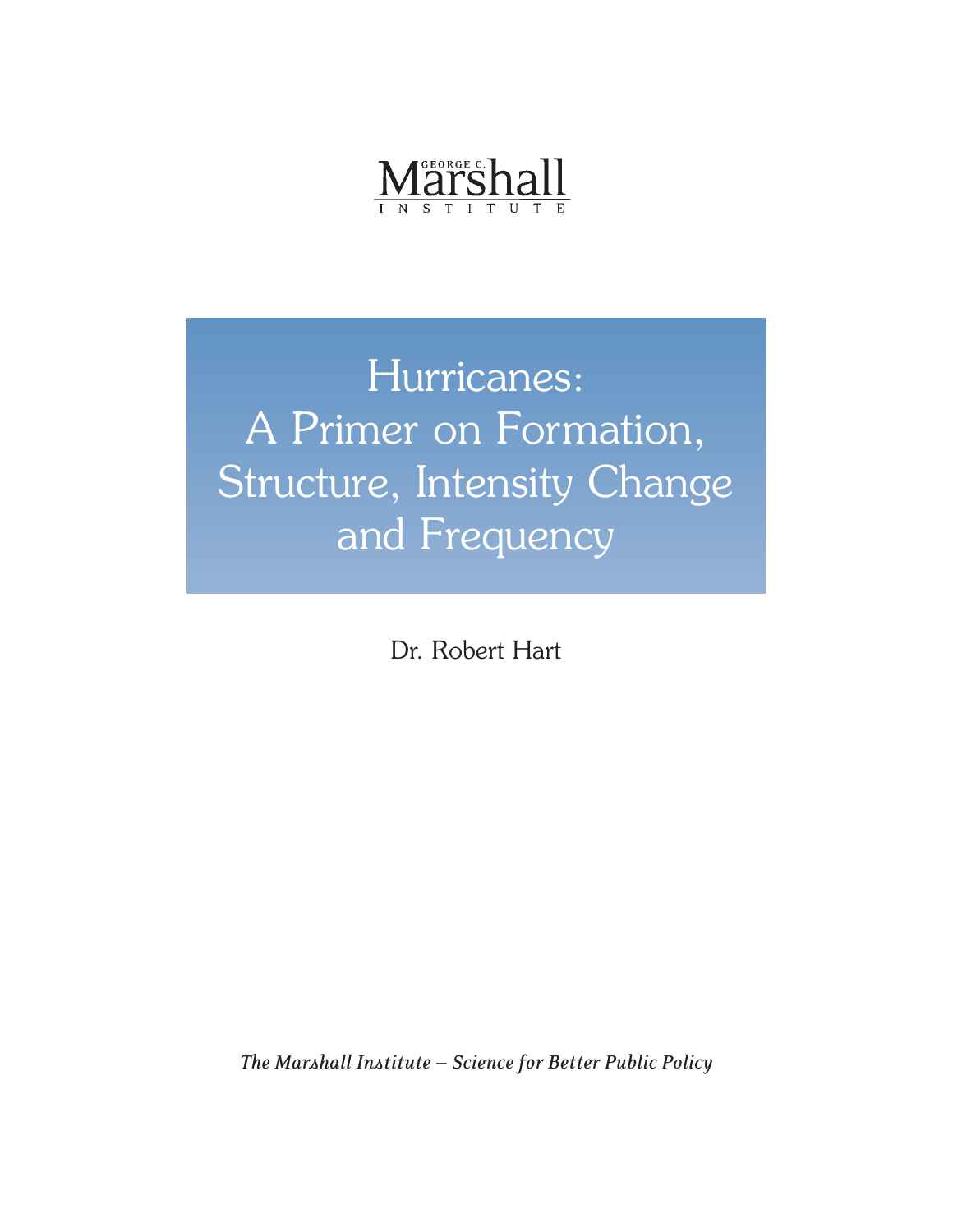#### **The George C. Marshall Institute**

The George C. Marshall Institute, a nonprofit research group founded in 1984, is dedicated to fostering and preserving the integrity of science in the policy process. The Institute conducts technical assessments of scientific developments with a major impact on public policy and communicates the results of its analyses to the press, Congress and the public in clear, readily understandable language. The Institute differs from other think tanks in its exclusive focus on areas of scientific importance, as well as a Board whose composition reflects a high level of scientific credibility and technical expertise. Its emphasis is public policy and national security issues primarily involving the physical sciences, in particular the areas of missile defense and global climate change.

Copyright © 2006

All rights reserved. No part of this book may be reproduced or transmitted in any form without permission from the George Marshall Institute.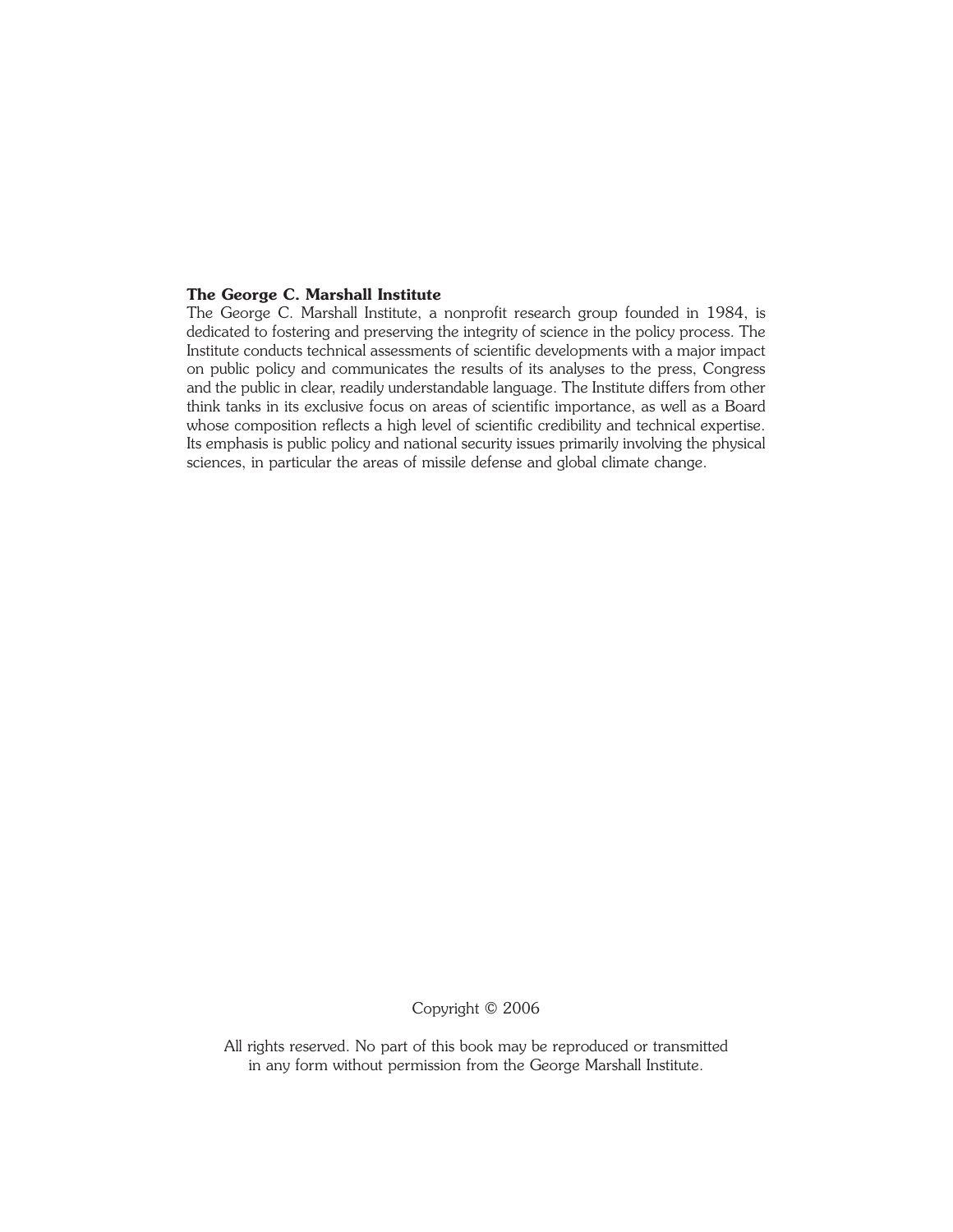# **Table of Contents**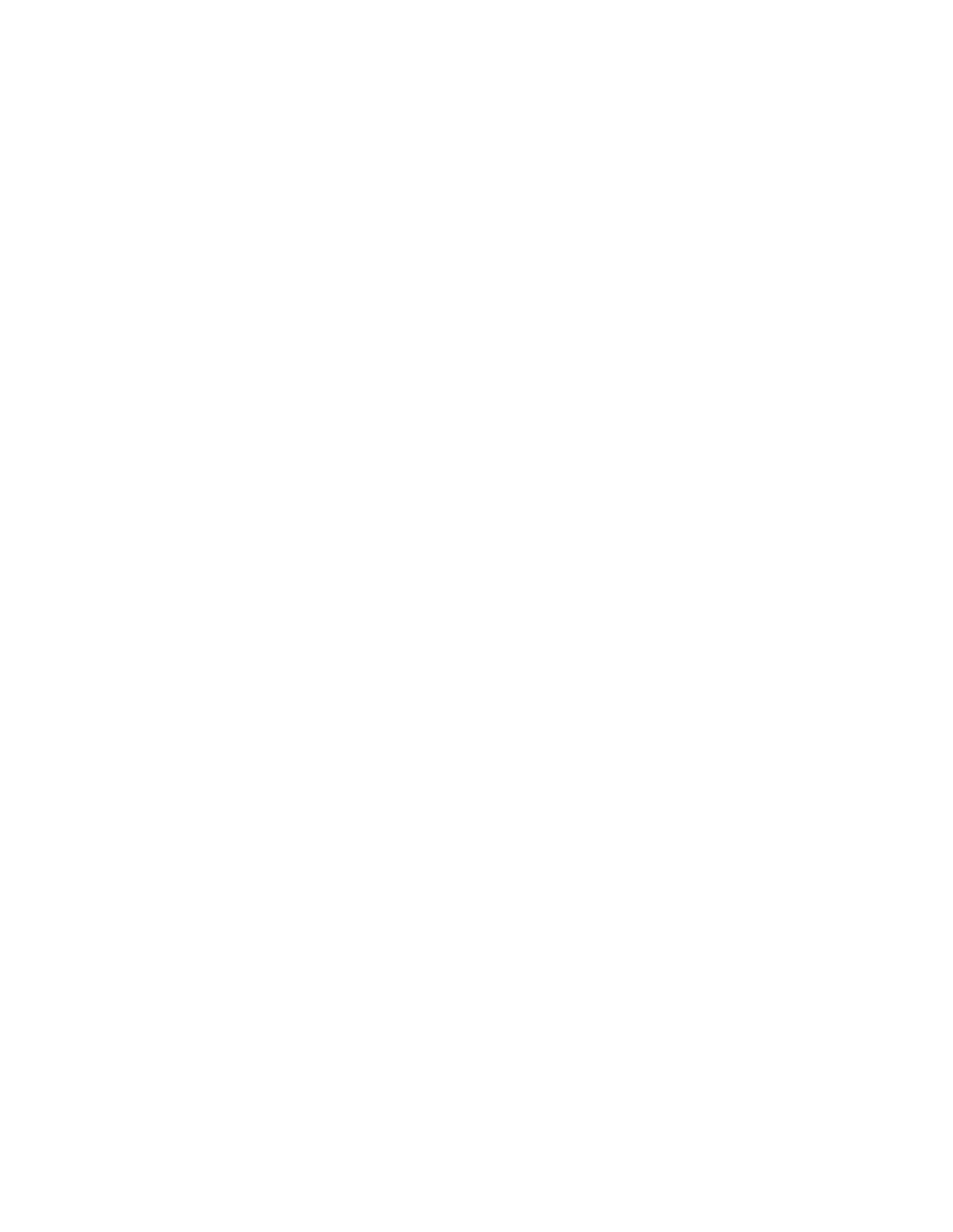# **About the Author**

Dr. Robert Hart is an Assistant Professor in the Department of Meteorology at Florida State University. His research interests include: cyclone genesis and development (tropical and extratropical), hybrid cyclone structure, cyclone structural transition (including tropical and extratropical transition) and predictability, synoptic meteorology and weather forecasting, statistical and numerical weather prediction, ensemble forecasting and visualization techniques. He holds a PhD from Pennsylvania State University. He is the 2006 American Meteorological Society Banner I. Miller Award winner for outstanding contribution to the science of hurricane and tropical weather forecasting.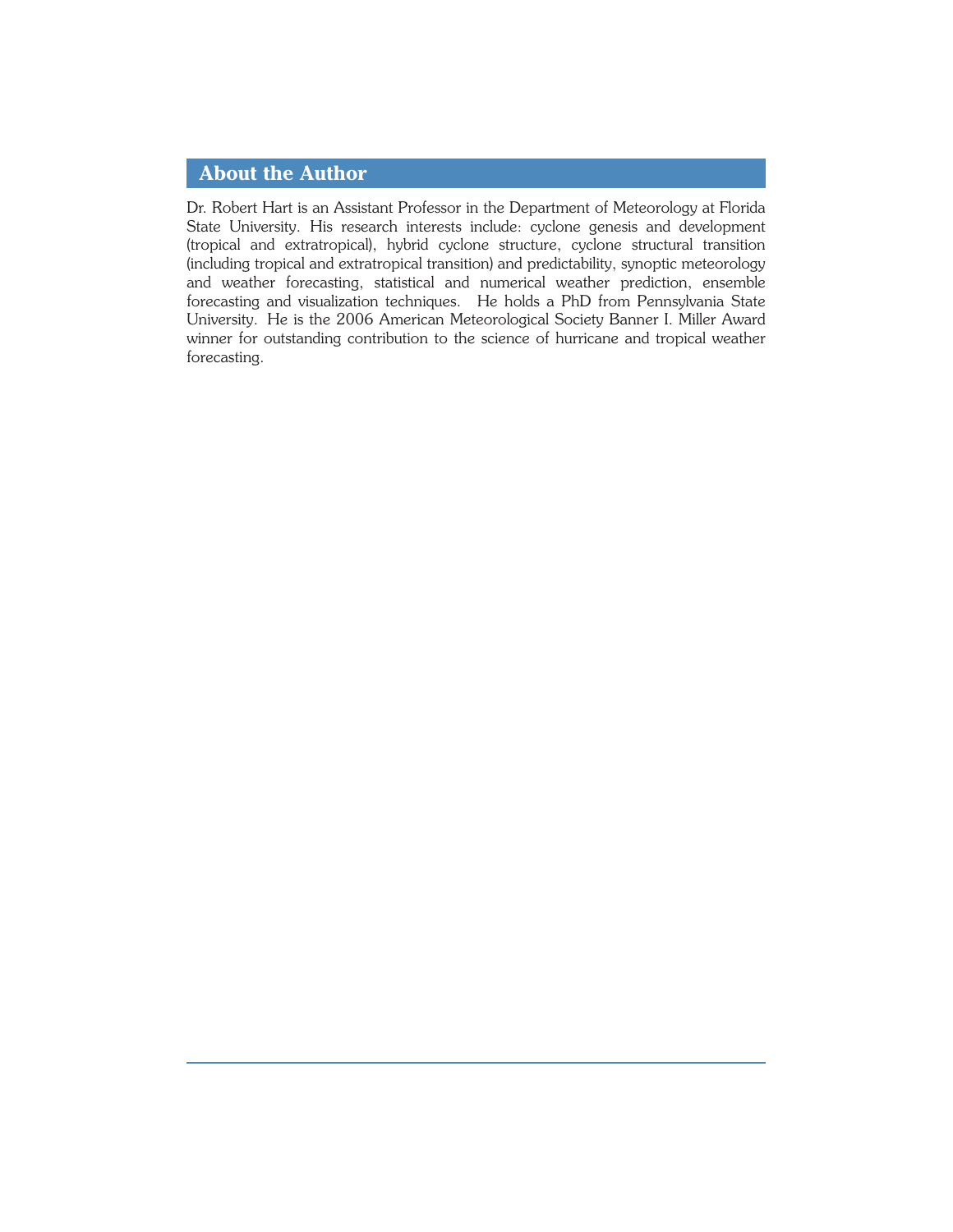## **Foreword**

The 2005 hurricane season visited major destruction on the United States. The devastation of the Gulf Coast, the loss of life, and dislocation of hundreds of thousands is a tragedy that we will not soon forget.

Unfortunately, last year's experiences are also being used to advance claims about climate change. It has been widely asserted that warming global temperatures are producing more frequent and more intense tropical storms. Overly focusing on that linkage detracts from serious consideration of what can and should be done to mitigate the damage from similar storms in the future.

This paper explains how hurricanes form and the challenges faced in predicting where they go, how strong they are, and how frequently they will occur. It describes the limits of the observational record. Given those limits, the pronouncements of those who claim that human activities are causing more frequent and more intense hurricanes should be reviewed with a critical eye.

With more and more people moving to coastal regions, bringing with them greater and greater wealth, damage from future hurricanes will only continue to grow. The nation will be served well by focusing on ways to mitigate the impact of those storms on property and devising more effective evacuation plans for use when necessary. Those are the true lessons for the 2005 hurricane season.

Wise climate policy will flow from improved understanding of what science can and can not explain. This paper also advances that cause as well.

We thank Dr. Robert Hart for preparing this paper.

— Jeffrey Kueter, President, George Marshall Institute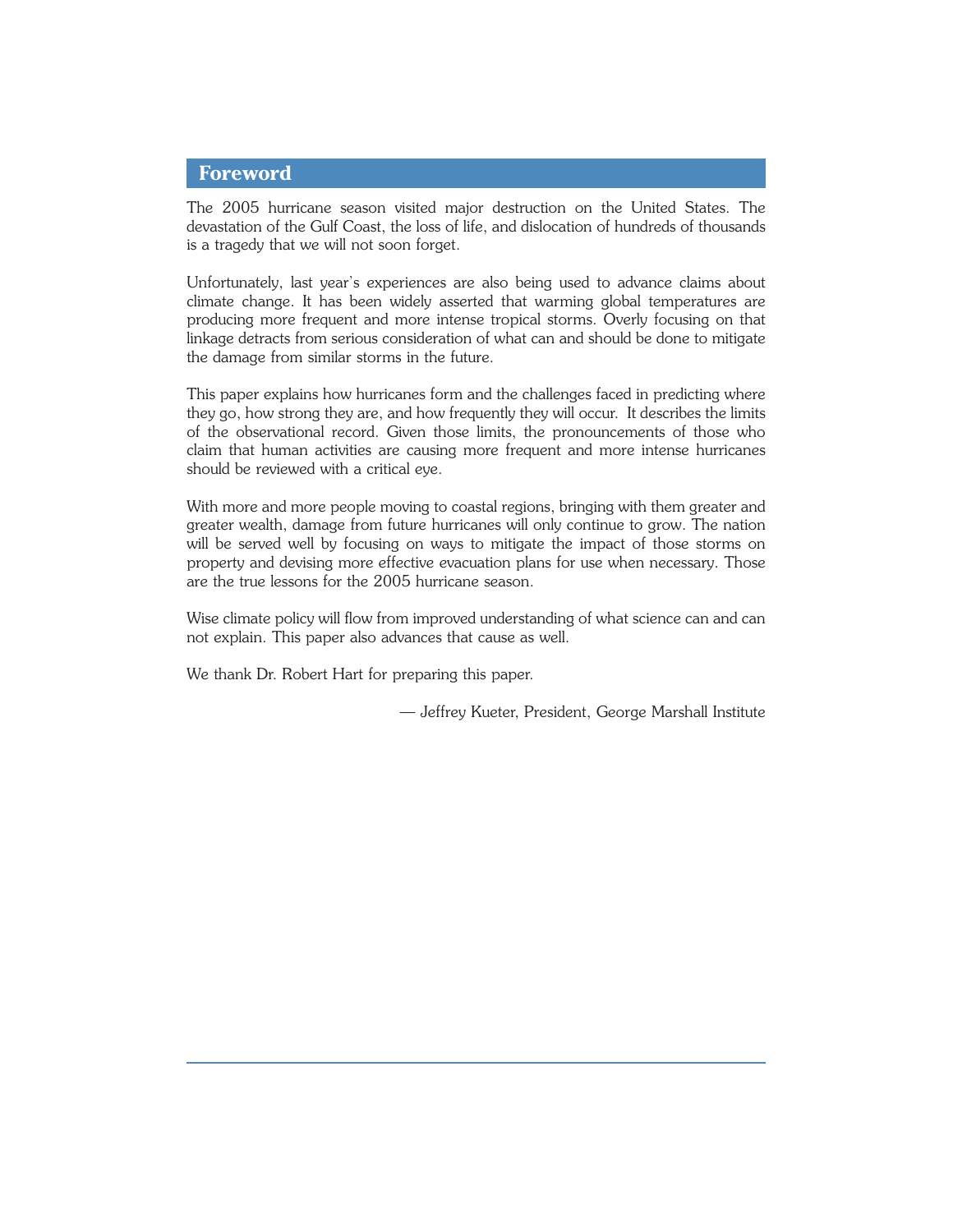# **Hurricanes: A Primer on Formation, Structure, Intensity Change and Frequency**

Dr. Robert Hart\* Florida State University

The 2005 hurricane season devastated the lives of thousands of people on the Gulf Coast. Financial losses related to the hurricanes far exceeded previous records and the loss of life was the largest in the United States since the Florida Keys hurricane of 1928. This record-breaking activity has led to increased discussion of hurricane science. This primer examines the fundamentals of tropical cyclone formation, structure, movement, and frequency to better inform future discussions of hurricanes, their causes, and effects.

#### **1. Tropical cyclone structure and formation**

A cyclone is a circulation in the atmosphere with lower atmospheric pressure that rotates counter-clockwise in the northern hemisphere and clockwise in the southern hemisphere. We define a tropical cyclone as a non-frontal [absence of the warm and cold fronts typically associated with winter-type storms], "warm-core" storm with a sustained wind speed of at least 34 knots (kt) or 39 mph that forms in or near the tropics. "Warm-core" means that, on average, the temperature near the center of the cyclone is warmer than the surrounding environment. A tropical cyclone's strongest wind speeds are generally located about 1500 feet above the surface and the strength of the wind decreases both above and below that level (Franklin et al. 2003). However, it remains strong enough at the surface to be able to cause considerable damage. This wind structure—stronger winds in the lower atmosphere than in the upper atmosphere (upper troposphere)—is a direct consequence of the warm-core structure.

Tropical cyclones usually form within 25° of the Equator, but they can form as far as 40° from the Equator (Elsberry 1995), which is as far north as New York City or as far south as Melbourne, Australia. Regardless of where it originates, in order to form a tropical cyclone requires a relatively small, closed circulation, that is, a low-pressure area less than 500-1000 km in diameter, within 5000 feet of the surface that has a substantial concentration of thunderstorms inside it. It is not currently well understood what quantifies "substantial concentration of convection" in terms of its extent over time or space. Frequent thunderstorms day after day within this closed circulation concentrate precipitation and the formation of precipitation itself heats the atmosphere. If the closed circulation is sufficiently strong and small and the thunderstorms occur close enough to its center, the heat is focused within the circulation by both the rotation of the circulation itself and the rotation of the Earth (Coriolis deflection). This precipitation-induced heating lowers the surface pressure and strengthens the winds of the closed circulation. Wind rushes inward toward the strengthening low pressure system which causes evaporation of warm ocean water into

<sup>\*</sup> *The views expressed by the author are solely his own and may not represent those of any institution with which he is affiliated.*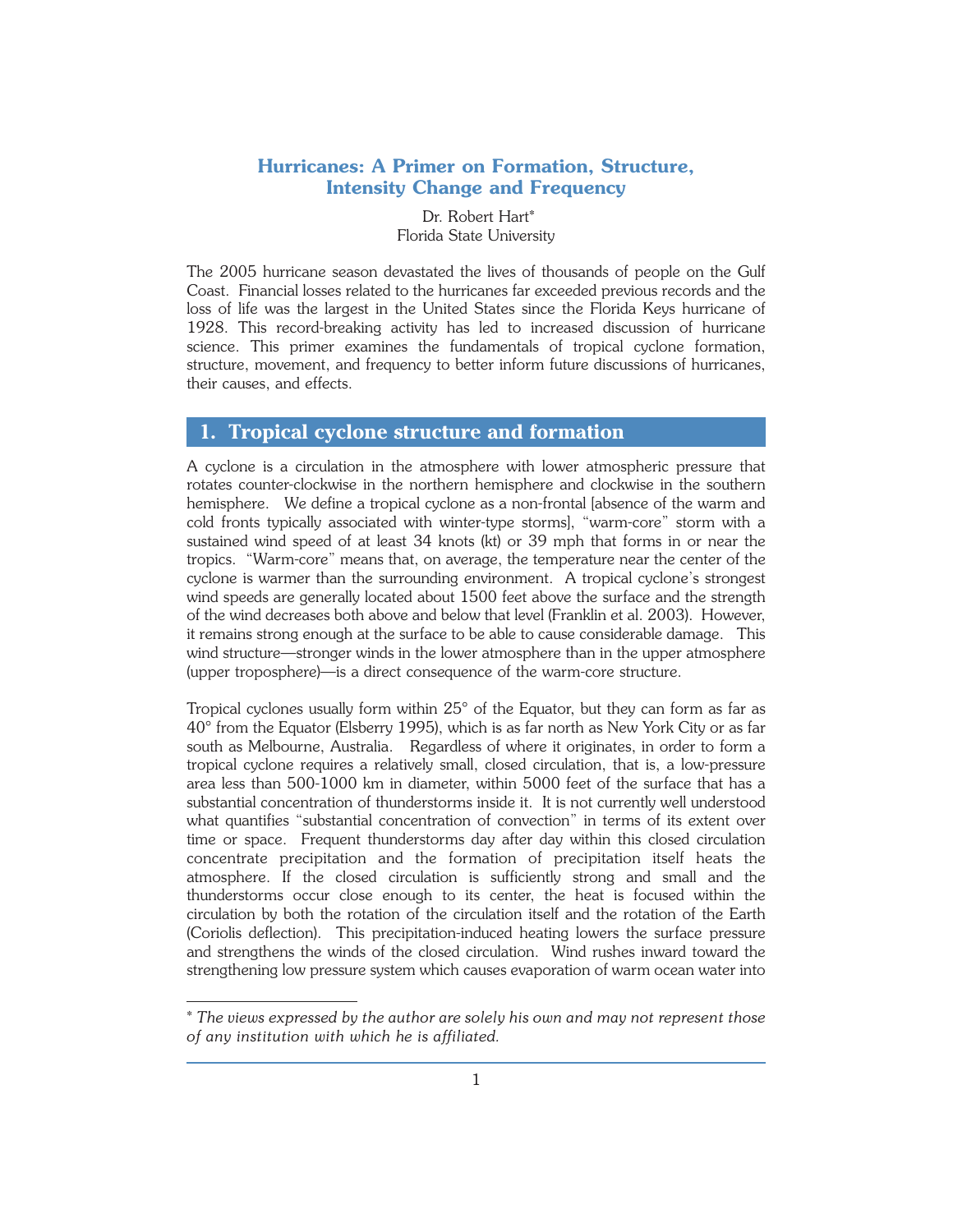the atmosphere. This evaporation moistens and cools the lower atmosphere, but strong heating by the ocean typically counteracts the evaporative cooling. Heat flux off the warm ocean can also overcome the cooling caused by downdrafts from the thunderstorms. If other conducive conditions are in place, such as weak winds between 20,000 and 30,000 feet, minimal dry air (which dissipates thunderstorms), and sufficiently warm (on average 75-85°F) ocean temperature (Gray 1968), this process can lead to a runaway intensification (Emanuel 1986) stopped only by strong winds aloft, landfall, cooler waters, or friction with the land or water (Bister and Emanuel 1988). However, this maximum "potential" intensity (Emanuel 1988) is rarely attained by a hurricane, since one of the previously mentioned factors typically weakens the storm before it can reach its theoretical limit.

In the Atlantic basin, the source of the tropical cyclone is typically an atmospheric wave (usually called an easterly wave) that forms over northern Africa (5-15° latitude) and moves westward into the Atlantic. Once the wave moves over sufficiently warm water, a tropical cyclone can arise in the process described above. How quickly this happens depends on how warm the ocean water is, which depends on the time of year, the latitude at which the wave leaves the African continent and enters the Atlantic, and the other atmospheric parameters described above. Another source of tropical cyclones is cold fronts that move into the lower latitudes and then stall, creating regions in which thunderstorms can focus (e.g., Hurricane Erika in 2003). A third source is a fall/wintertype cyclone that moves equatorward into the lower latitudes and, if over warmer water for a sufficiently long time, can transition into a tropical cyclone (e.g., Tropical Storm Ana in 2003). A fourth source is a complex of thunderstorms that forms over land, organizes a circulation, and then moves over water (e.g., Hurricane Danny in 1997). These latter three formation methods are less common than the easterly-wave formation source in the Atlantic, but not rare. In addition, more than one genesis method may act at once to produce a tropical cyclone. There are also other formation methods peculiar to other basins of the world that will not be discussed here.

At a sustained wind speed of 64 kt (74 mph), the tropical cyclone becomes a hurricane in the Atlantic and east Pacific basins, a typhoon in the western Pacific basin, and acquires the name tropical cyclone in the Indian Ocean. Numerical model prediction of the formation of tropical cyclones is not very accurate, but has improved in the past decade due to better satellite technology, numerical forecast models and their use of the satellite data, and human forecaster experience with both. The Saffir-Simpson intensity scale ranks a hurricane in one of five categories based upon its maximum sustained wind speed. Although Category 1 and 2 hurricanes make landfall regularly in the United States, higher intensity hurricanes (Categories 3 through 5) make landfall less frequently than Category 1 or 2 hurricanes (Neumann et al. 1993; Landsea 1993; Elsner and Kara 1999). Only three hurricanes have made landfall as Category 5 intensity (Labor Day Hurricane of 1935; Camille in 1969; Andrew in 1992). As intense as Rita and Katrina were in 2005, they thankfully weakened well below Category 5 prior to landfall.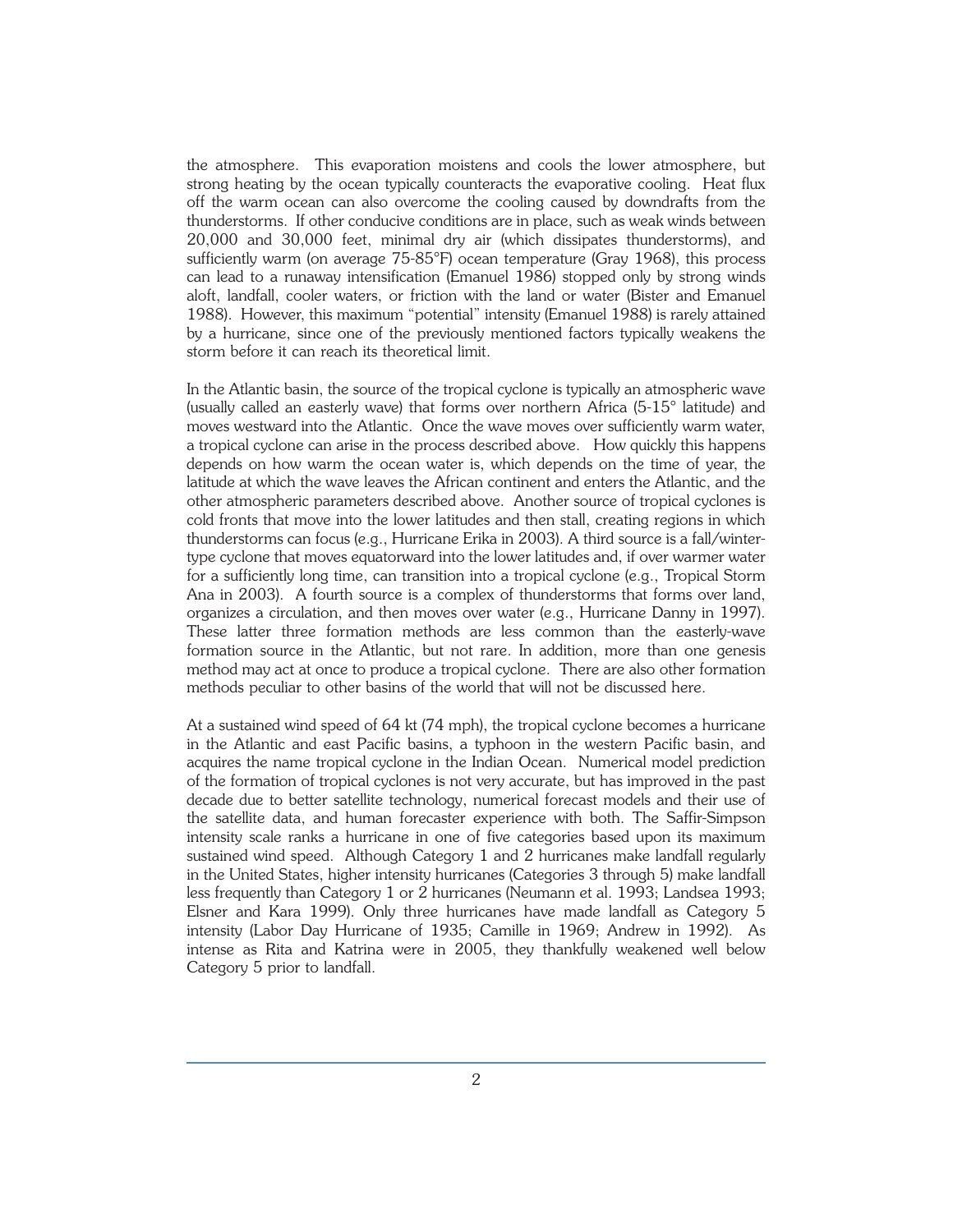## **2. Tropical cyclone motion prediction**

Tropical cyclones move under the influence of the wind field in which they are embedded and also under the influence of more complex factors not to be discussed here (Elsberry 1995). Hurricane track prediction is usually carried out using a combination of numerical computer models that simulate the atmosphere and attempt to predict where the storm will go. Occasionally the track forecasts are relatively easy, for example, when the wind surrounding the storm is uniform speed and direction and is observed well by satellites. However, hurricanes are often located in regions where the wind strength and direction varies with height above ground, called wind shear. In such a situation, which is more typical, the direction the storm will move depends on the tropical cyclone's intensity (Velden 1993). Further, we may not fully observe the actual wind surrounding the storm and computer models may incorrectly forecast the storm track. However, there have been considerable advances in the past two decades in tropical cyclone track prediction (McAdie and Lawrence 2000), largely resulting from increased satellite observations of the atmosphere (Velden et al. 1997), their incorporation within numerical models (Velden et al. 1998), improved computer power, and accounting for established model biases (Krishnamurti et al. 2000). Some of the most challenging tracks to forecast occur when a frontal system approaches a tropical cyclone and forecasters are unsure whether the front will pull the storm out to sea to the higher latitudes or if the front will pass by the storm, leaving it in the tropics. In these situations, track forecasts can be off by several hundreds of miles after a few days (e.g., Hurricane Alberto in 2000). Naturally, the intensity of the storm depends upon where the storm ends up moving since that determines the ocean temperatures, among other things. Thus, track and intensity are often, but not always, related. It is important for the public to realize that although track forecasts typically represent a line on a map, there is a great uncertainty about that line and that uncertainty grows quickly with forecast length. The public should not focus so much on the line itself, but rather on whether they are within the cone of uncertainty attached to that line—which should also be graphically portrayed by private and public forecasters alike.

# **3. Tropical cyclone intensity prediction**

It is exceptionally difficult to predict hurricane intensity accurately. The Achilles' heel of computer models is thunderstorms and their prediction; tropical cyclones are primarily driven by thousands of thunderstorms and their interaction. Although hurricane intensity forecasting has improved somewhat over the past few decades, it has achieved nowhere near the rate of improvement of track forecasting (http://www.nhc.noaa.gov/verification). Forecasters have considerable success in predicting intensity when all atmospheric and oceanic conditions are conducive and the tropical cyclone is already intense. In such a situation, continued intensification is often correctly forecast. Even in those situations, however, the *rate* of intensification is often underestimated (e.g., Hurricanes Katrina, Rita, and Wilma in 2005). Processes within the interior of the storm itself, such as eye size and eyewall evolution, are believed to be key to short-term forecasting of intensity. However, it is not well-understood how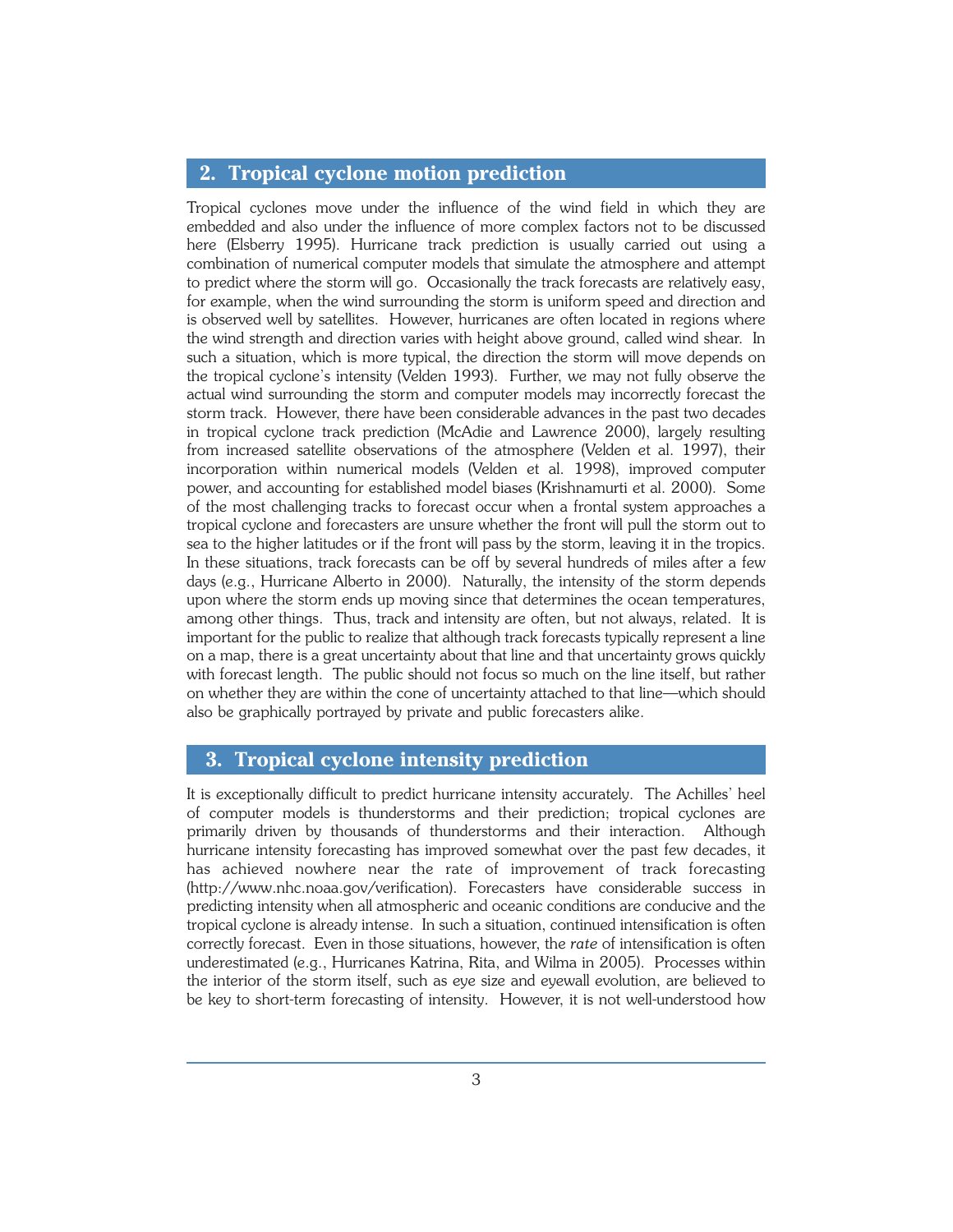to forecast these short-term changes since not all intensifying storms have dramatic changes in eye size. Further, unless the storm is close to land and within radar or airplane coverage, it is often difficult to observe the details of the storm core.

Occasionally there are tornado outbreaks within tropical cyclones at landfall (Gentry 1983; Spratt et al. 1997). The introduction of a land surface, often warmer and with higher friction, under part of the tropical cyclone can lead to localized spinup of convection into tornados. The forward quadrant right of motion is most favored for this occurrence, although tornados can occur in other quadrants, especially when the land distribution is focused within that quadrant. During very intense landfalling hurricanes, such as Andrew, the eyewall can often produce tornados from the sudden increase in friction (Wakimoto and Black 1993; Willoughby and Black 1996). The damage in the region of tornado occurrence is often a Saffir-Simpson category higher than those without tornados. However, it should be noted that tornado occurrence for any given location is very rare and that the majority of observed hurricane wind damage does not occur from tornados but rather from the hurricane wind itself.

Considerable work has been performed on statistical prediction of hurricane intensity change (Jarvinen and Neumann 1979; DeMaria and Kaplan 1999; Krishnamurti et al. 2000). Through an examination of the current storm intensity, the oceanic temperatures, the wind speed and wind direction at 20,000-30,000 feet, and interaction with nearby atmospheric features (fronts, other cyclones), forecasters are able to make forecasts of possible intensity from 12 hours to several days. However, the skill of these forecast intensities decreases rapidly as one goes further into the future. *Users of tropical cyclone track and intensity forecasts, regardless of the source, should be keenly aware that forecast error beyond 2-3 days can be extreme and great caution should be used. The public should not focus on the infinitely thin track line or single intensity value that is forecast, but instead focus on whether their own location of interest is within the cone of possible landfall alone. This cone becomes larger as forecast length increases. The public should be aware that intensity forecasts can be in error by far more than one Saffir Simpson category, even if the track forecast is correct.* This uncertainty in track and intensity is a wellaccepted fact of scientific understanding and is true regardless of the source of the forecast, academic, private, or government.

#### **4. Cycles of tropical cyclone frequency**

There are often dramatic changes in tropical cyclone frequency from year to year or decade to decade within a given region, for example, the Atlantic Basin or Pacific basin. Although 2004 and 2005 were exceptionally active years in the Atlantic basin, they were considerably below average activity in several other basins around the world, such as the Pacific. The decades from the late 1930s through the early 1960s were above average for tropical cyclone occurrence in the Atlantic, while the 1970s through early 1990s were below average decades. Preliminary research suggests that since 1995, the Atlantic basin has returned to the more active phase of the seemingly natural cycle, possibly similar to the 1930s-1960s. Indeed, there does appear to be a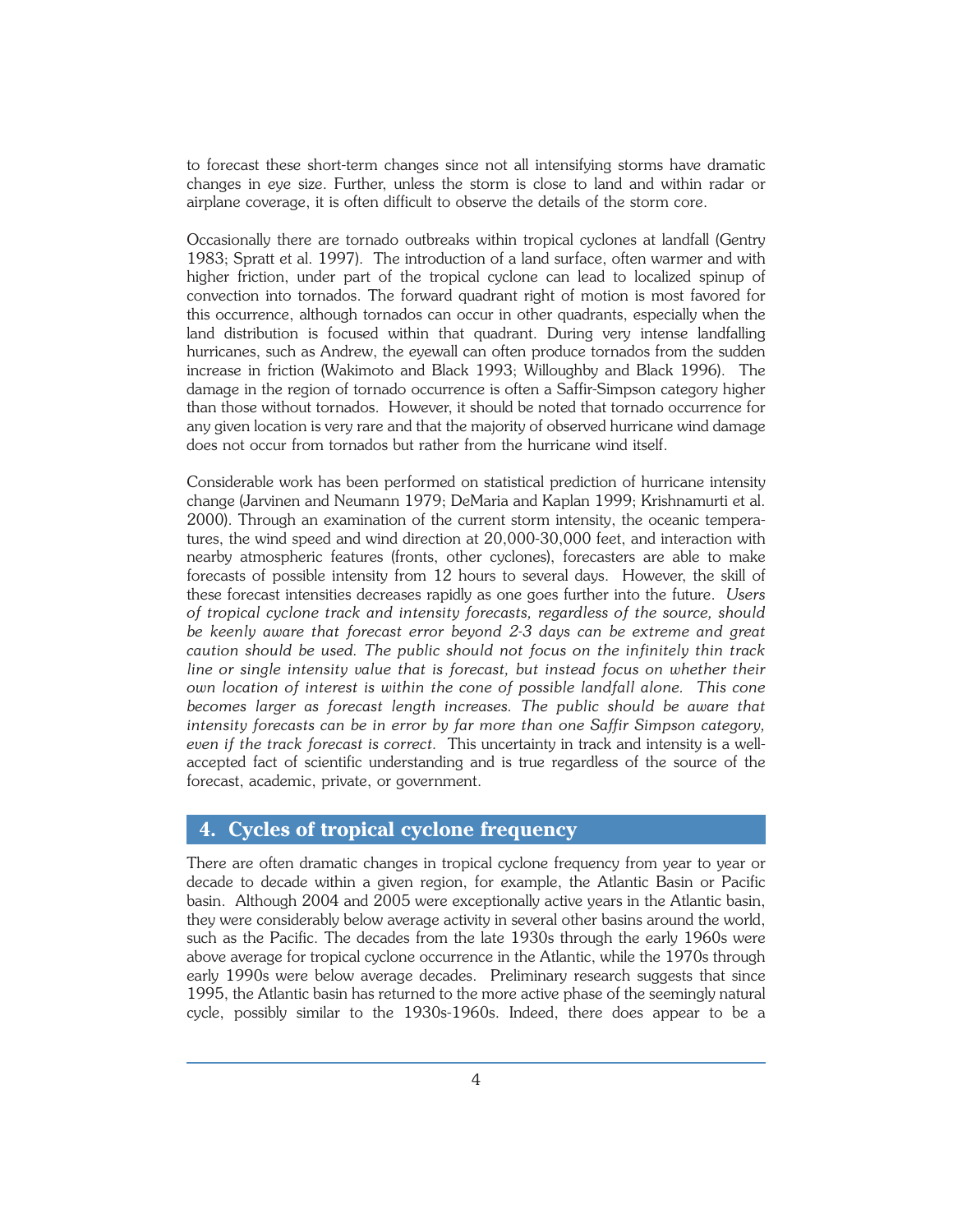multidecadal frequency of tropical cyclone occurrence in the Atlantic basin. Previous research has attributed this multidecadal oscillation in the Atlantic basin to rainfall across the Sahel of Africa (Landsea and Gray 1992) or the strength of the slow-moving oceanic currents that transport colder freshwater (from melted snow) toward the equator and warmer ocean saltwater toward the poles (Gray and Sheaffer 1997). However, it is important to note that the period of record is short and that the record of tropical cyclone occurrence prior to 1960 is quite likely incomplete due to the lack of satellites to observe tropical cyclones at sea. It is also important to note that globally there has been no dramatic change in net (global) hurricane frequency over the past few decades (Henderson-Sellers et al. 1998; Emanuel 2005).

Pioneering work by Prof. William Gray has lead to seasonal forecasting of hurricane frequency in the Atlantic basin as early as the winter preceding the hurricane season. These forecasts are made possible through an increased understanding of the factors globally that affect the probability of hurricane formation in the Atlantic, such as El Niño/La Niña. By winter or spring of the year preceding the hurricane season, many scientists and organizations globally now produce their individual forecasts of the number of hurricanes (both major and total) and tropical storms overall to form in each basin. It must be noted, however, that it does not take an active season overall to produce a catastrophic amount of damage and loss of life. Hurricane Andrew (1992) occurred during one of the least active Atlantic hurricane seasons on record. Further, the question of forecast skill of these seasonal forecasts has been brought into question since preliminary results (Holland et al. 2006) showed that a short-term climatology (previous five year hurricane frequency mean) outperformed many seasonal forecasts examined.

Unfortunately, the vast growth of coastal population occurred during (and perhaps was associated with) a time when the Atlantic basin was undergoing a minimum of hurricane activity (1970s-early 1990s) (Pielke and Landsea 1998). Thus, the percentage of U.S. population that experienced the maximum of hurricane activity in the 1930s-1960s is decreasing rapidly, producing a population that at least by age has not experienced what history had to offer in terms of hurricane threat (Elsner and Kara 1999).

# **5. Long-term trends of tropical cyclone activity**

In addition to the multidecadal trends previously discussed, there has been considerable discussion in the scientific community lately questioning whether, in light of the events of 2004 and 2005, global warming has contributed to a long-term increase in hurricane activity and whether this long term trend would lead to a dramatic increase in hurricane intensity in the coming century. The first observationally-based scientific evidence of increasing hurricane destructiveness over the past three decades was published in the past year (Emanuel 2005; Webster et al. 2005; Hoyos et al. 2006). These three studies argued that there has been a substantial increase in the frequency of intense hurricane existence since 1970 (globally and within the Atlantic basin) and that it is primarily due to ocean temperature increases over that same period. However, when such hurricane activity is measured at landfall points only (J.J.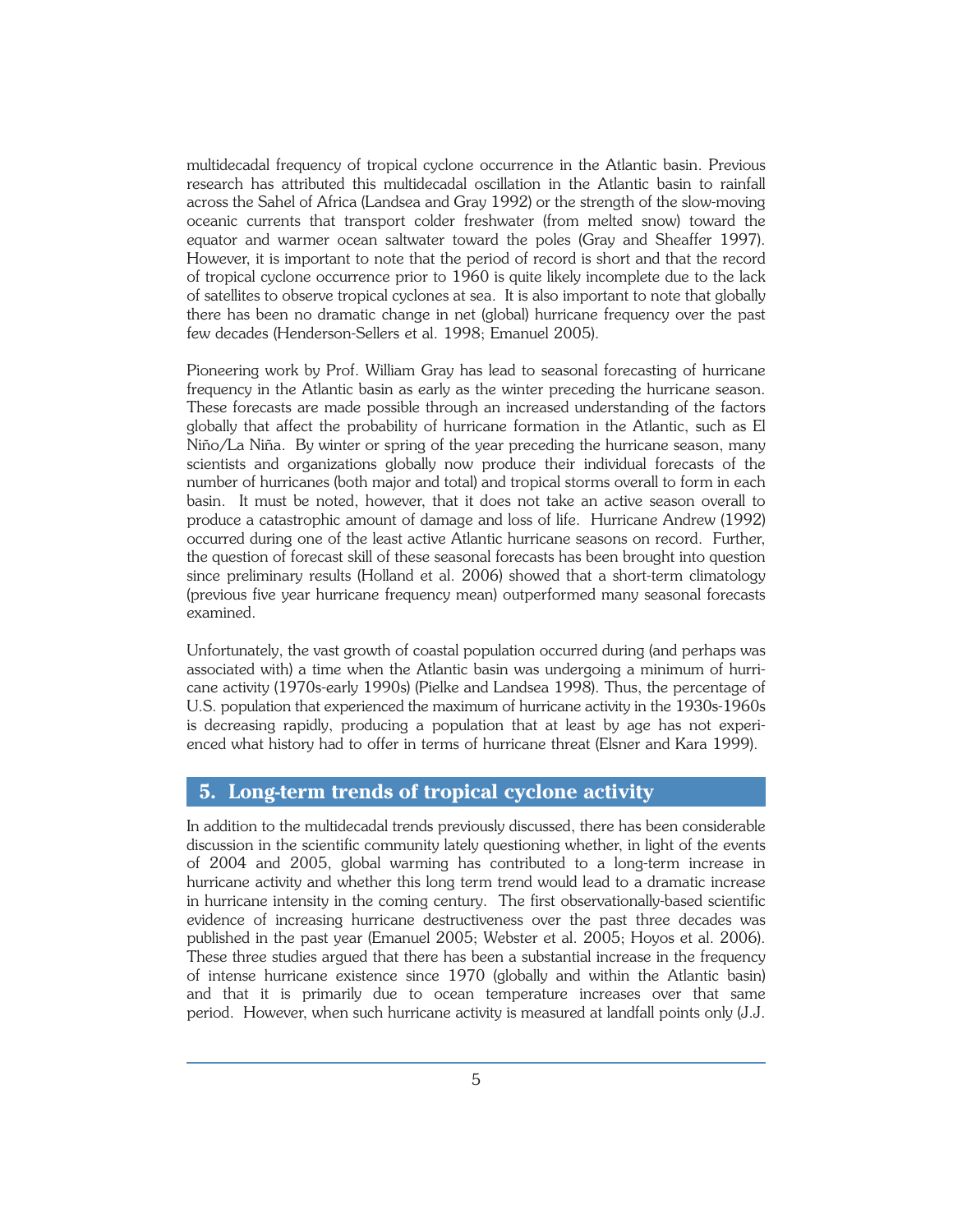O'Brien, personal communication; K. Emanuel, *http://wind.mit.edu/~emanuel/ anthro2.htm*; Landsea 2006), the dramatic hurricane frequency increase found in the three prior studies greatly decreases or becomes nonexistent. Although these latter results may be viewed by some as more reliable since a hurricane's intensity and location are far more reliably measured at landfall than while at sea, the number of landfalls is smaller in comparison to the total number of hurricanes overall, and thus the landfall significance becomes less reliable for long-term trend calculations.

Recent climate modeling studies have predicted a general intensification of hurricanes in a globally-warmed climate, but also predict that the total number of hurricanes globally will not increase (Knutson and Tuleya 1999; Knutson and Tuleya 2004). These modeling studies have also been brought into question. In particular, some scientists have noted that these and other hurricane models also generally either vastly overpredict or underpredict the intensity of hurricanes in the current climate. Thus, the general lack of forecast skill in model forecast hurricane intensification in the current climate may decrease the validity of intensification forecasts based upon future climate change. Despite the disparate scientific opinions on these studies, these studies all represent the first solid attempts at quantifying a trend and answering a question that has remained subjective and purely theoretical for some time.

As alluded to, the results found in the previous studies have been met with great controversy, and some scientists have raised concerns about the conclusions found in those studies based upon the evolving observational record. In particular, it has been suggested there has been a dramatic increase in the number and quality of observations of tropical cyclones over the past century (Landsea 2006). During the first half of the century, a tropical cyclone was only observed if it struck land in populated regions or if a ship encountered it at sea and survived to report it (e.g., the 1938 New England hurricane). Accordingly, several scientists note that it is quite likely that during the first half of the century the record underestimates the total number of tropical cyclones that occurred within the Atlantic basin and perhaps all basins. With the advent of the space age in the 1960s, satellites for the first time photographed cyclones at sea. As satellite coverage increased, hurricanes were far more likely to be observed. Further, more reliable intensity estimates have been available since the 1980s, when a method was established to estimate hurricane intensity from the hurricane's structure on the satellite image (Dvorak 1984). Thus, the historical record is likely more complete for the recent period. However, previous research has also suggested that airplane flights into hurricanes may have overestimated the intensity of hurricanes in the 1960s and 1970s, based upon the less reliable equipment then used and the lesser understanding of hurricane structure at the time (Landsea et al. 2004).

*The result of all of these caveats is that the historical record of hurricane occurrence and intensity—although the most complete available—is replete with uncertainties, holes, changing biases, and probable errors that may be obscuring a potential signal of long-term increase.* It has been noted that several other atmospheric events (e.g., tornadoes) and atmospheric-related events (airplane delays) have seen a dramatic increase in occurrence over the past several decades, almost exclusively the result of population (and, thus, observational) increase. Presumably the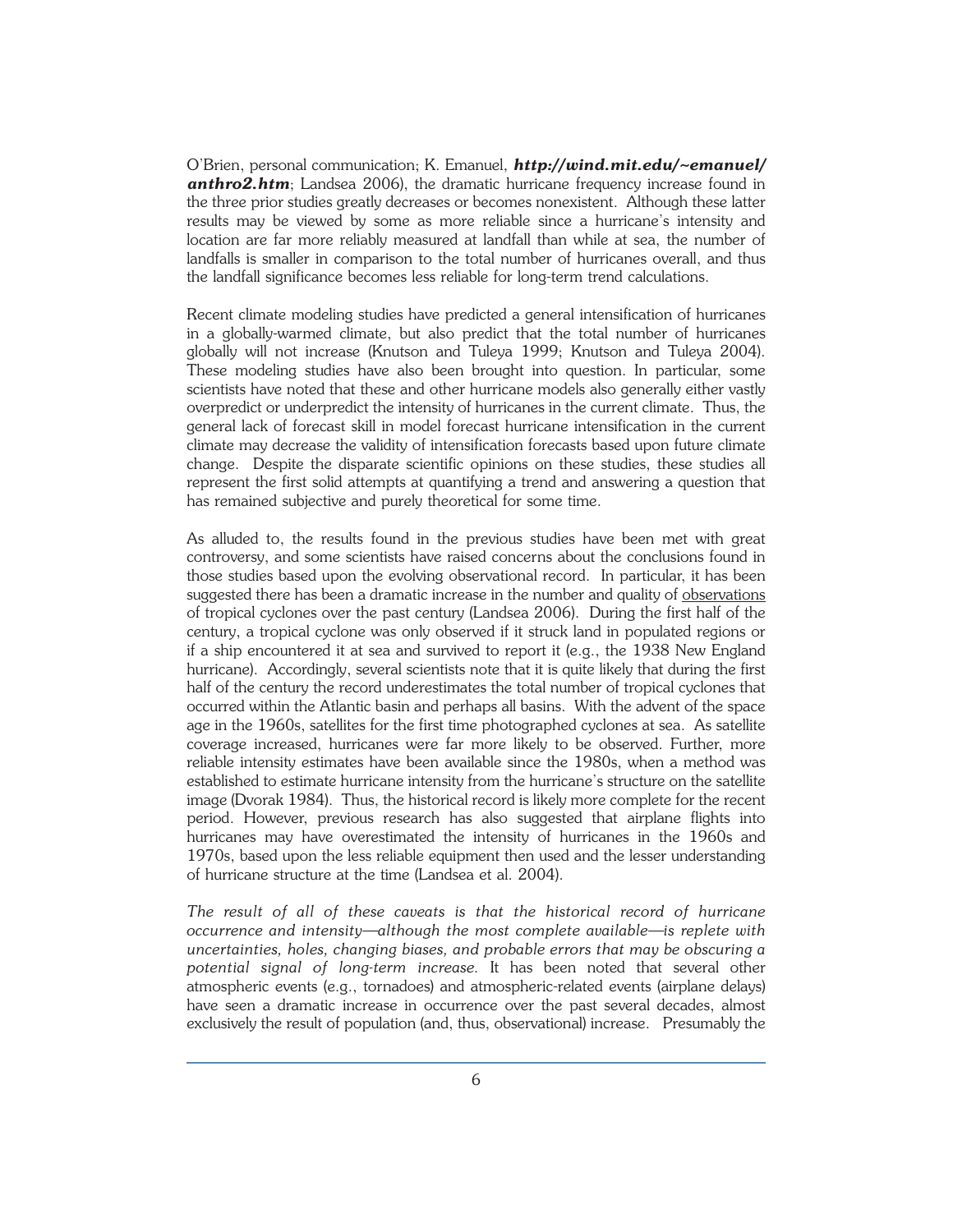tornado trend has not been tied to climate change since their observational biases over the past decades are even more striking than that for hurricanes.

In summary, estimates of long-term changes in either hurricane frequency or hurricane intensity using the basin total occurrence may be prone to considerable error, given that the long-term changes in observation method are so large. Future studies will hopefully be able to refine the analyses published over the past two years as the record grows and becomes more uniform. It should be noted that there have been considerable efforts recently to improve the quality of the historical hurricane record in the first half of the century by applying today's technology and knowledge to the datasets from that period (Landsea et al. 2004; J. Kossin, personal communication). Although this hurricane "reanalysis" has improved the quality of the Atlantic database, it is still far from perfect and this reanalysis does not yet extend to other basins. Despite the aggressive efforts to improve the database, there will always be hurricanes missing in the historical record prior to the launch of satellites, especially hurricanes far at sea.

# **6. Closing**

It is worthwhile to note in closing that if we were to adequately prepare our homes and lives for the worst-case-scenario, based upon the *past 100 years*, we would be adequately prepared for any increase in intensity that may result from global warming. *The greatest threat to life and property results not from the increase in tropical cyclone intensity that may result from global warming, but instead from the inexperience, apathy, and disbelief we have about our own current and past vulnerability.* A 5 or 10 mph increase in hurricane intensity (such as that which may result from climate change) should not make the difference for how the public prepares for a hurricane. Would the residents who were affected by Katrina, Rita, and Wilma in 2005 act any differently if the forecasts had been decreased or increased by 5 or 10 mph? Should the residents of New England have taken the devastating 1938 hurricane less seriously at the time because it preceded the global warming era?

Further, despite the dramatic activity of this past year, the percentage of land areas and population that have experienced hurricane or major hurricane (115mph or greater) force winds is astonishingly small. For example, during Hurricane Andrew, a Category 5 hurricane at landfall, Fort Lauderdale, which was only 65 miles from the center, experienced a maximum gust of only 61mph, well short of hurricane force. Although Andrew was a Category 5 hurricane, downtown Miami and the airport experienced Category 2-3 winds and Miami Beach experienced Category 1-2 winds. Hurricane Andrew was a truly devastating storm in areas close to the center (e.g., Homestead), but we must realize the vast majority of southern Florida experienced Category 2 or (considerably) less winds from Andrew. Although Andrew (1992; Category 5) was far more damaging in total than Hurricane Wilma (2005; Category 3), a far greater number of people experienced hurricane force winds during Wilma given its larger size. This likely explains, in part, why much of southern Florida was surprised by the strength of the wind when it came. Many people thought they had already experienced a major hurricane wind with Andrew, but the vast majority had not, given Andrew's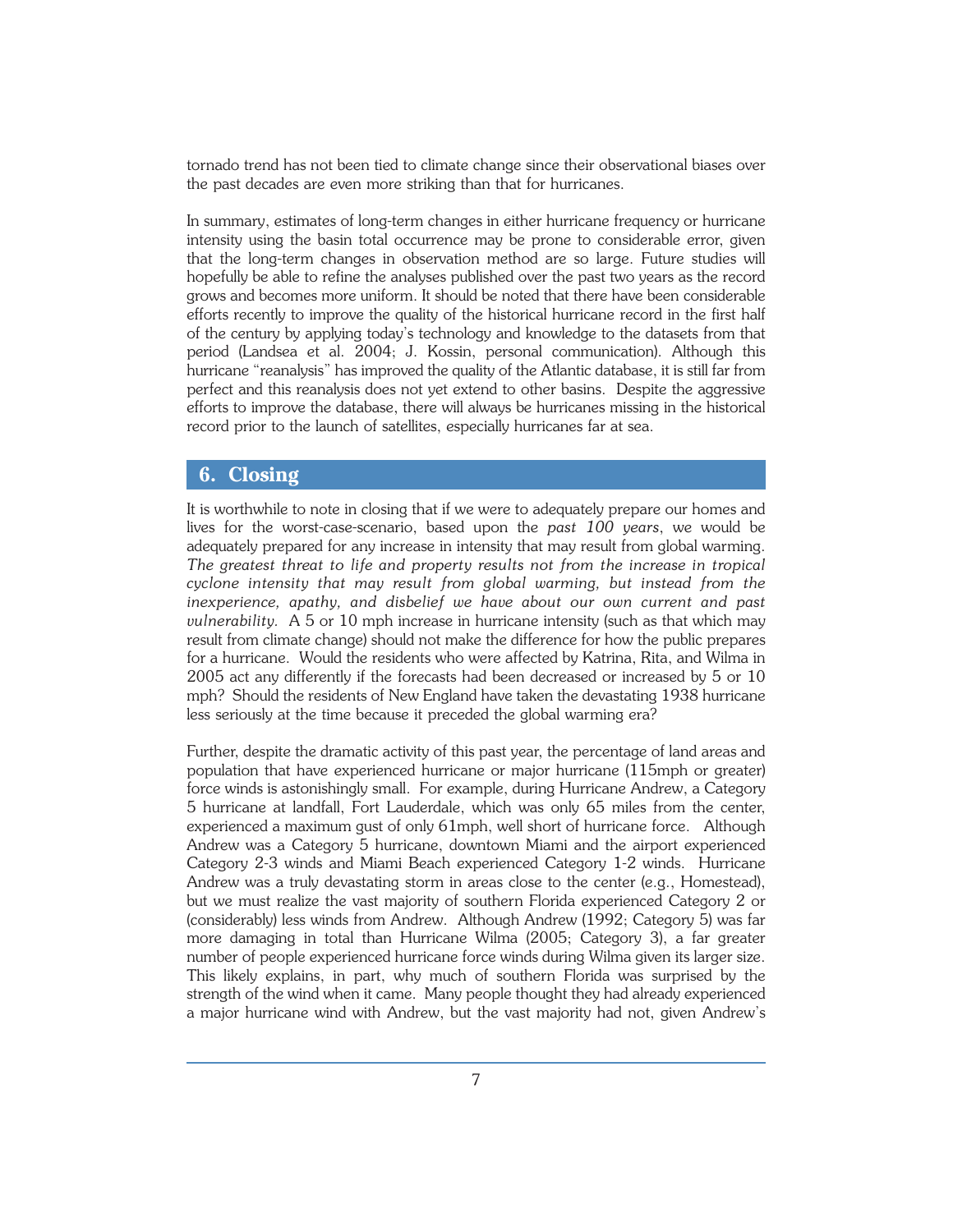small size. In short, even though hurricanes severely affected many of the Gulf coastal population in 2004 and 2005, the percentage of people that experienced true hurricane force winds was minimal. That is to say, just because someone was affected by Hurricane Andrew or Rita or Katrina does not mean that she or he experienced the full strength of hurricane force winds, as those winds are confined close to the center of the storm.

After 50-100 years of additional hurricane record, we may at last know the magnitude, if it exists, of the impact of global warming on hurricane occurrence. Let us be hopeful that, regardless of this magnitude, the increased public attention produced by the recent scientific studies will lead to an increase in preparedness and a decrease in the loss of life. Whether or not global warming is increasing hurricane intensity and frequency should not be the immediate focus for public preparedness. Intense hurricanes have occurred frequently in the past, are occurring now, and will continue to occur in the future. As coastal property becomes more valuable, and coastal population more dense, damages and loss of life will continue to grow.

# **Acknowledgments**

The author greatly appreciates the opportunity to write this paper, provided by the Marshall Institute through Dr. J. J. O'Brien of Florida State University. Reviews of drafts of this paper were provided by Dr. Chris Landsea, Mr. Ryan Maue, Ms. Kristen Briggs, Dr. J. J. O'Brien, and two anonymous reviewers.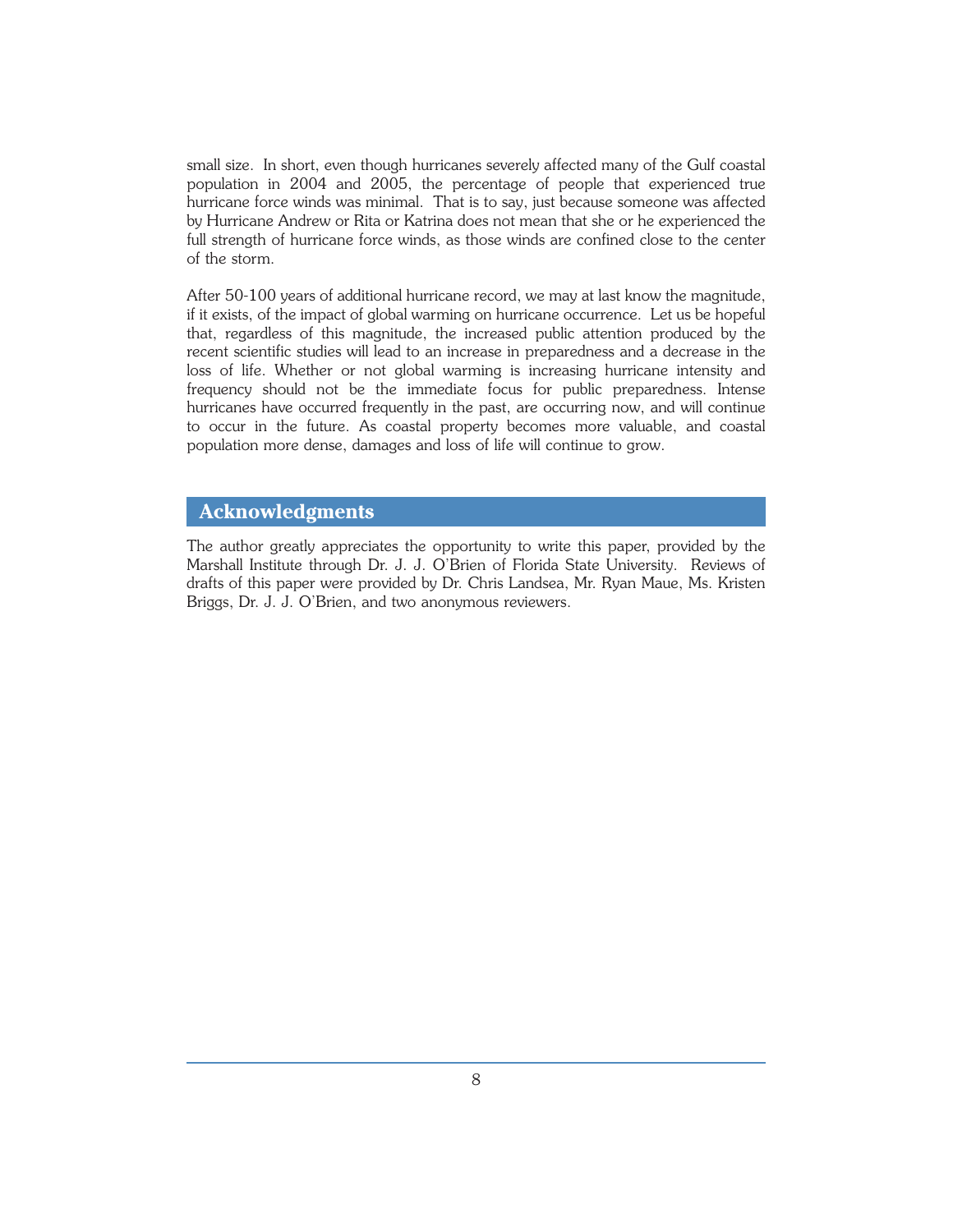#### **References**

- Bister, M., and K. A. Emanuel, 1998: Dissipative heating and hurricane intensity*. Meteor. Atm. Physics*, **55**, 233-240.
- DeMaria, M. and J. Kaplan, 1999: An updated statistical hurricane intensity prediction scheme (SHIPS) for the Atlantic and eastern North Pacific basins. *Wea. Forecasting*, **14**, 326-337.
- Dvorak, V. F., 1984: Tropical cyclone intensity analysis using satellite data. NOAA Tech. Rep. NESDIS 11, National Oceanic and Atmospheric Administration, Washington, DC, 47pp. [Available from National Technical Information Service, U.S. Dept. of Commerce, 5285 Port Royal Road, Springfield, VA 22161.]
- Elsner, J.B. and A.B. Kara, 1999: "Hurricanes of the North Atlantic: Climate and Society", Oxford Univ. Press, 512 pp.
- Elsberry, R.L. (Ed), 1995: "Global perspectives on tropical cyclones", WMO Report TD-No. 693, Geneva, Switzerland, 289 pp.
- Emanuel, K. A., 1986: An air-sea interaction theory for tropical cyclones. Part I: Steady state maintenance. *J. Atmos. Sci*. **43**, 585-604.
- Emanuel, K. A., 1988: The maximum intensity of hurricanes*. J. Atmos. Sci.* **45**, 1143-1155.
- Emanuel, K. A., 2005: Increasing destructiveness of tropical cyclones over the past 30 years. *Nature*, **436**, 686-688.
- Emanuel, K.A., 2005: Anthropogenic effects on tropical cyclone activity. *http:// wind.mit.edu/~emanuel/antro2.html*
- Evans, J. L., 1993: Sensitivity of tropical cyclone intensity to sea surface temperature. *J. Climate*, **6**, 1133-1140.
- Frank, W.M., 1977: The structure and energetics of the tropical cyclone. I. Storm structure. *Mon. Wea Rev*., **105**, 1119-1135.
- Frank, W. M., 1982: Large-scale characteristics of tropical cyclones. *Mon. Wea. Rev.*, **110**, 572-586.
- Franklin, J. L., M. L. Black, and K. Valde, 2003: GPS Dropwindsonde profiles in hurricanes and their operational implications. *Wea. and Forecasting*, **18,** 32-44.
- Gentry, R. C., 1983: Genesis of tornadoes associated with hurricanes. *Mon. Wea. Rev*., **111**, 1793-1805.
- Gray, W.M., 1968: Global view of the origin of tropical disturbances and storms. *Mon. Wea. Rev*., **96**, 669-700.
- Gray, W.M. and J. D. Sheaffer, 1997: Role of ocean conveyor belt as a cause of global multidecadal climate. Proceedings from meeting on Atlantic Climate Variability. Lamont-Doherty Earth Observatory, 24-26 September 1997. *http:// www.aoml.noaa.gov/phod/acvp/cover.htm*
- Henderson-Sellers, A., and coauthors: 1998: Tropical cyclones and global climate change: A post-IPCC Assessment. *Bulletin of the Amer. Meteor. Soc*., **79**, 19-38.
- Holland, G. J., Webster, P.J., J.A. Curry, and H.-R. Chang, 2006: Frequency, duration and intensity of tropical cyclonic storms in a warming environment. Preprints, 18th Conference on Climate Variability and Change. Amer. Meteor. Soc., Atlanta, GA.
- Hoyos, C.D., P.A. Agudelo, P. J. Webster, and J. A. Curry, 2006: Deconvolution of the factors contributing to the increase in global hurricane intensity. *Science*, **312**, 94-97.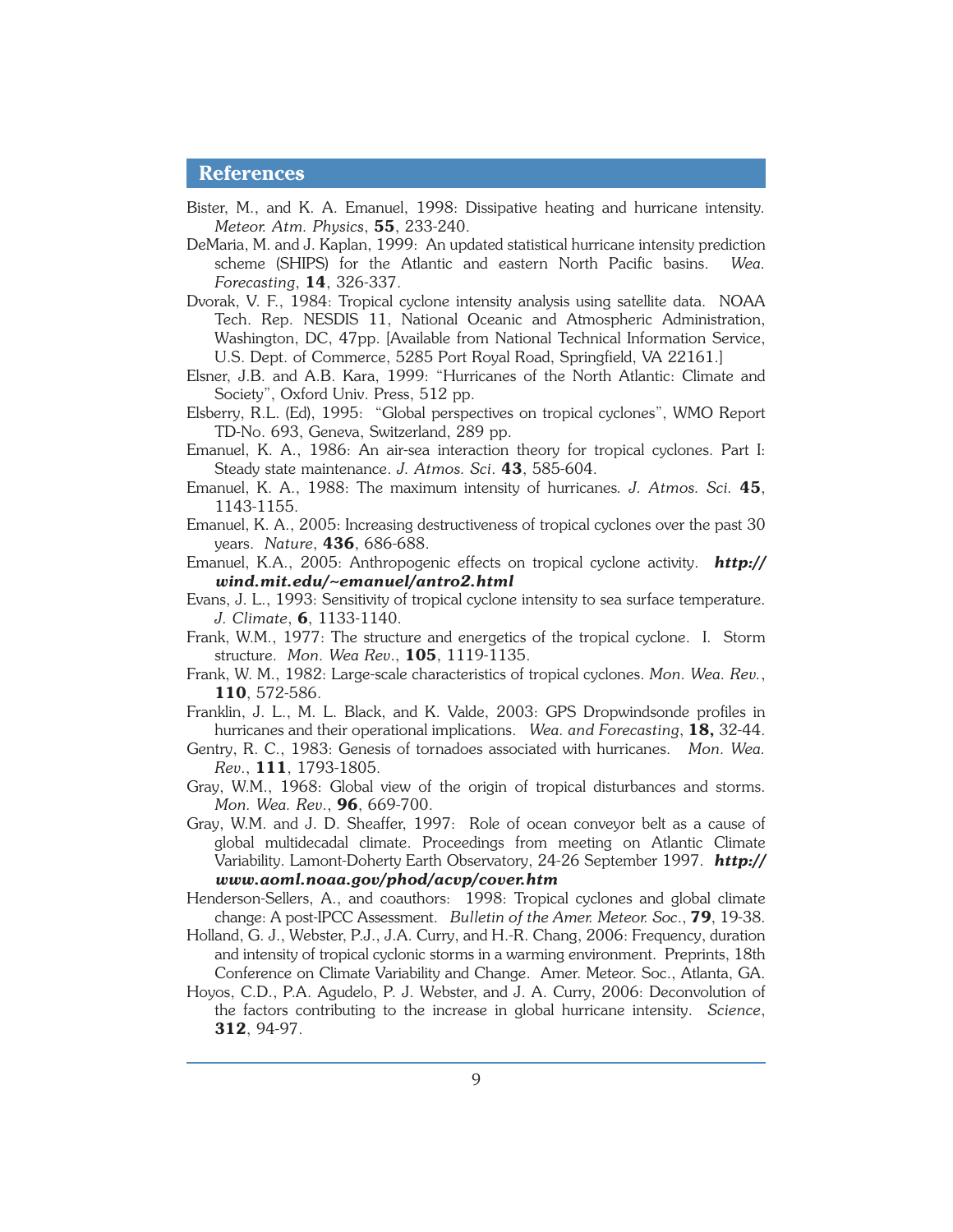- Jarvinen, B.R. and C. J. Neumann, 1979: Statistical forecasts of tropical cyclone intensity change. NOAA Tech. Memo. NWS NHC-10, 22 pp.
- Jarvinen, B.R., C.J. Neumann, M.A.S. Davis, 1984: "A tropical cyclone data tape for the North Atlantic basin, 1886-1983: Contents, limitations, and uses", *NOAA Technical Memorandum NWS NHC 22*.
- Krishnamurti, T.N., and coauthors, 2000: Multimodel ensemble forecasts for weather and seasonal climate. *J. Climate*, **13**, 4196-4216.
- Knutson, T.R. and R.E. Tuleya, 1999: Increased hurricane intensities with CO2 induced warming as simulated using the GFDL hurricane prediction system. *Climate Dynamics*, **15**, 503-519.
- Knutson, T.R. and R. E Tuleya, 2004: Impact of  $CO_2$ -induced warming on simulated hurricane intensity and precipitation. Sensitivity to the choice of climate model and convective parameterization. *J. Climate*, **17**, 3477-3495.
- Knutson, T.R., R. E. Tuleya, and Y. Kurihara, 1998: Simulated increase in hurricane intensities in a CO<sub>2</sub> warmed climate. *Science*, **279**, 1018-1020.
- Knutson, T.R. and R. E. Tuleya, 2004: Impact of  $CO_2$ -induced warming on hurricane Intensity and precipitation: Sensitivity to the choice of climate model and convective parameterization. *J. Climate*, **17**, 3477-3495.
- Landsea C.W. and W.M. Gray, 1992: The strong association between western Sahelian Monsoon rainfall and intense Atlantic hurricanes. *J. Climate*, **5**, 435-453.
- Landsea, C. W., 1993: A climatology of intense (or major) Atlantic hurricanes. *Mon. Wea. Rev*., **121**, 1703-1713.
- Landsea, C.W., and coauthors, 2004: The Atlantic hurricane database re-analysis project: Documentation for the 1851-1910 alterations and additions to the HURDAT database. Hurricanes and Typhoons: Past, Present and Future. R. J. Murnane and K.-B. Liu, Eds, Columbia University Press, 177-221.
- Landsea, C.W. 2005: Hurricanes and global warming. *Nature*, **438**, 611-612.
- Landsea, C.W., 2006: Atlantic hurricanes and global warming: Observational evidence. Proceedings of the 18th Conference on Climate Variability and Change. Amer. Meteor. Soc., Atlanta, GA.
- McAdie, C.J. and M.B. Lawrence, 2000: Improvements in tropical cyclone track forecasting in the Atlantic Basin, 1970-1998. *Bulletin of the Amer. Meteor. Soc*., **81**, 989-997.
- Neumann, C. J., B. R. Jarvinen, C. J. McAdie and J. D. Elms, 1993: Tropical cyclones of the North Atlantic Ocean, 1871—1992}, National Climatic Data Center in cooperation with the National Hurricane Center, Coral Gables, FL, 193 pp. (NHC homepage for most recent track information: <*http://www.nhc.noaa.gov*>.
- Pielke, Jr., R. A. and C. W. Landsea, 1998: Normalized U.S. hurricane damage, 1925-1995. *Wea. Forecasting*, **13**, 621-631.
- Spratt, S. M., D. W. Sharp, P. Welsh, A. Sandrik, F. Alsheimer, and C. Paxton, 1997: A WSR-88D Assessment of tropical cyclone outer rainband tornadoes. *Wea. Forecasting*, **12**, 479-501.
- Velden, C.S., 1993: The relationship between tropical cyclone motion, intensity, and the vertical extent of the environmental steering layer in the Atlantic basin. Preprints, 20th Conf. Hurr. Trop. Meteor. Amer. Meteor. Soc., Boston, MA 02108, 31-34.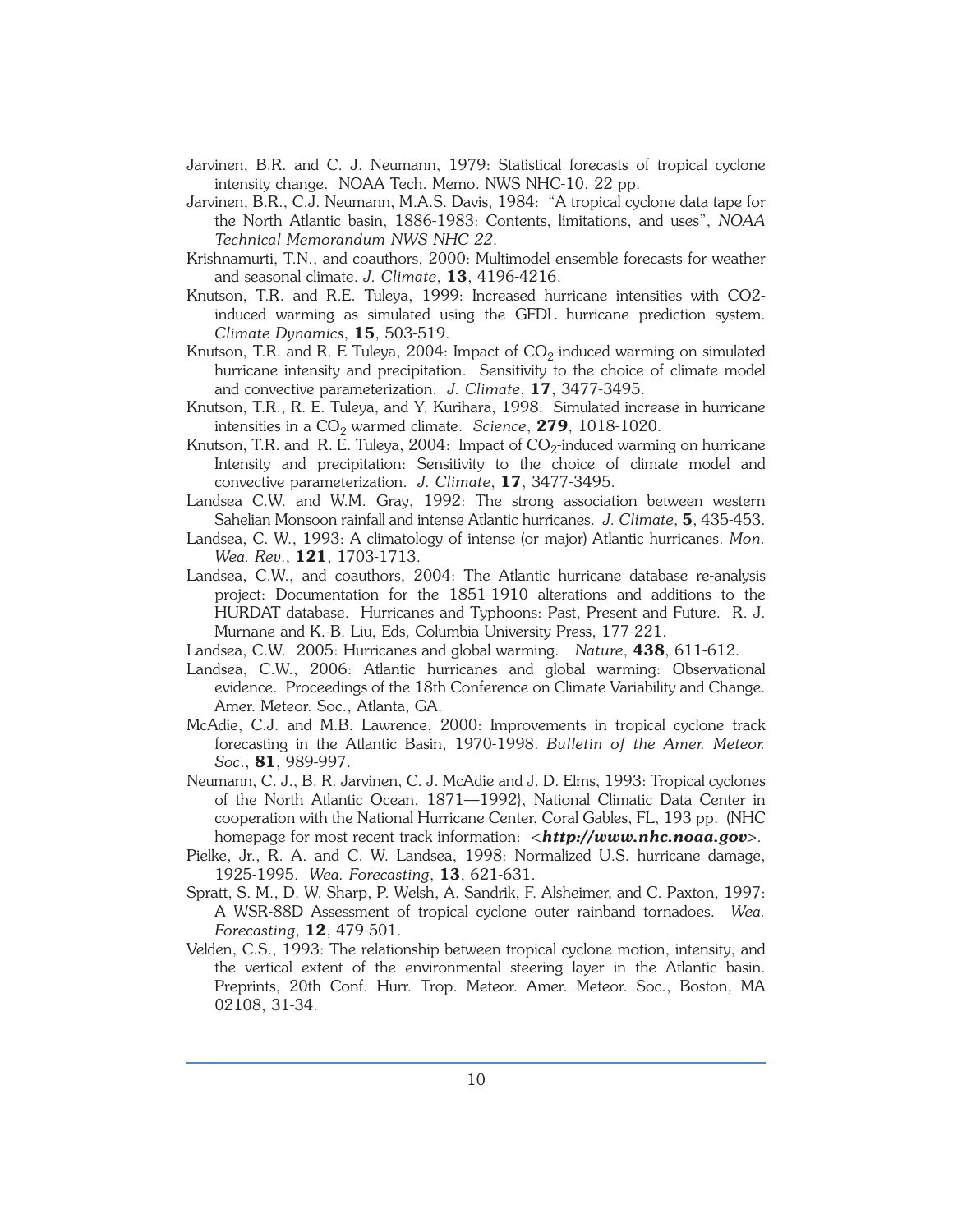- Velden, C.S., and coauthors, 1997: Upper-tropospheric winds derived from geostationary satellite water vapor observations. *Bull. Amer. Meteor. Society*, **78**, 173-195.
- Velden, C. S., T. Olander, and S. Wanzong, 1998a: The impact of multispectral GOES-8 wind information On Atlantic tropical cyclone track forecasts in 1995. Part I: Dataset methodology, description, and case analysis. *Mon. Wea. Rev*., **126**, 1202-1218.
- Velden, C. S., T. L. Olander, R. M. Zehr, 1998b: Development of an Objective Scheme to Estimate Tropical Cyclone Intensity from Digital Geostationary Satellite Infrared Imagery. *Weather and Forecasting,* **13**, 172–186.
- Wakimoto, R.M. and P. G. Black, 1993: Damage survey of Hurricane Andrew and its relationship to the eyewall. *Bull. Amer. Meteor. Soc*., **75**, 189-200.
- Webster, P.J., G. J. Holland, J. A. Curry, and H.-R. Chang, 2005: Changes in tropical cyclone number, duration, and intensity in a warming environment, *Science*, **309**, 1844-1846.
- Willoughby, H. E. and P. G. Black, 1996: Hurricane Andrew in Florida: Dynamics of a disaster. *Bull. Amer. Meteor. Soc*., **77**, 543-549.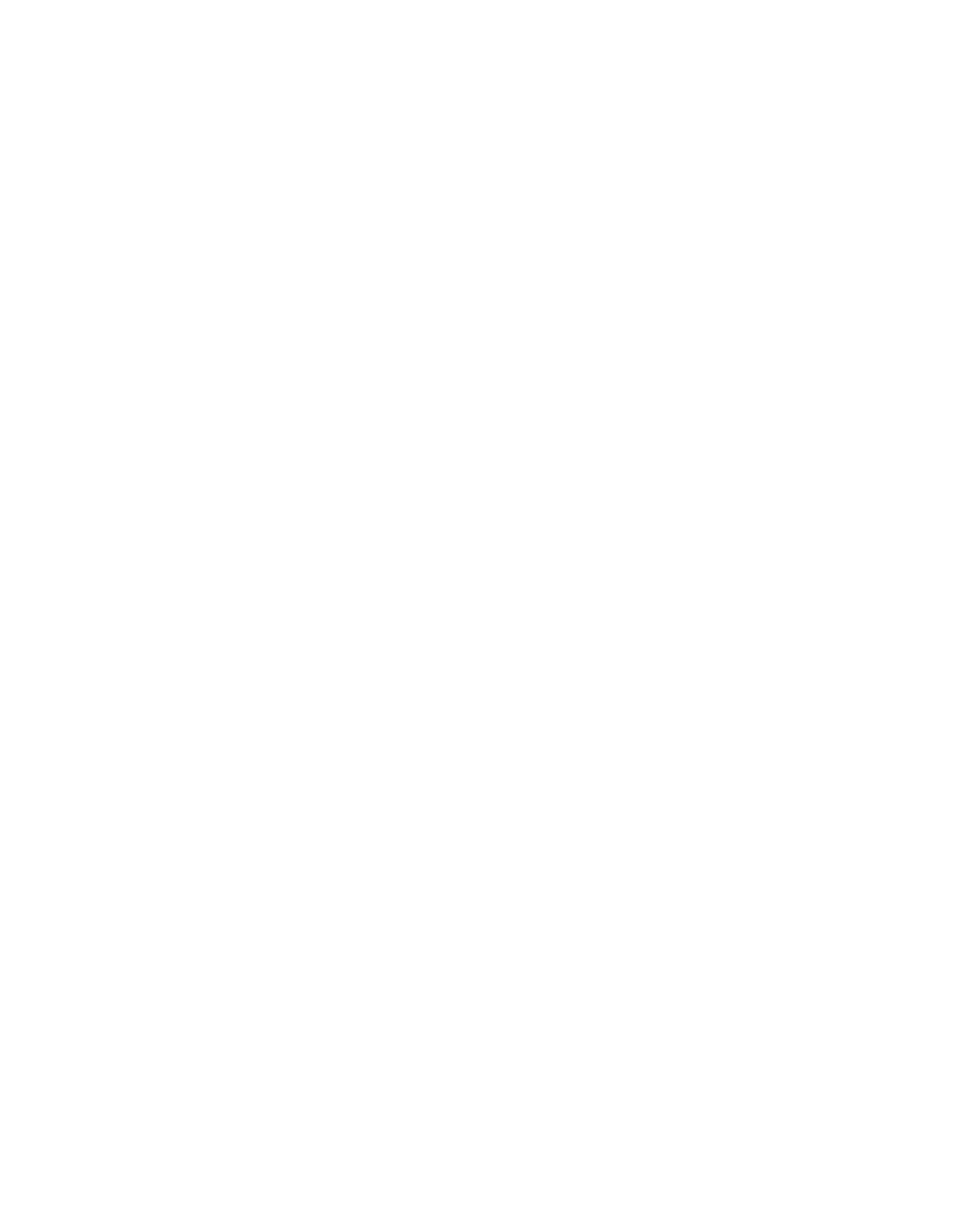

#### **BOARD OF DIRECTORS**

**Will Happer, Chairman** *Princeton University*

#### **Robert Jastrow, Chairman Emeritus**

**Frederick Seitz, Chairman Emeritus** *Rockefeller University*

**William O'Keefe, Chief Executive Officer** *Solutions Consulting*

#### **Jeffrey Kueter, President**

**Bruce Ames** *University of California at Berkeley*

**Greg Canavan** *Los Alamos National Laboratory*

> **Thomas L. Clancy, Jr.** *Author*

**Bernadine Healy** *US News & World Report*

> **John H. Moore** *Grove City College*

**Robert L. Sproull** *University of Rochester (ret.)*

**Chauncey Starr** *Electric Power Research Institute*